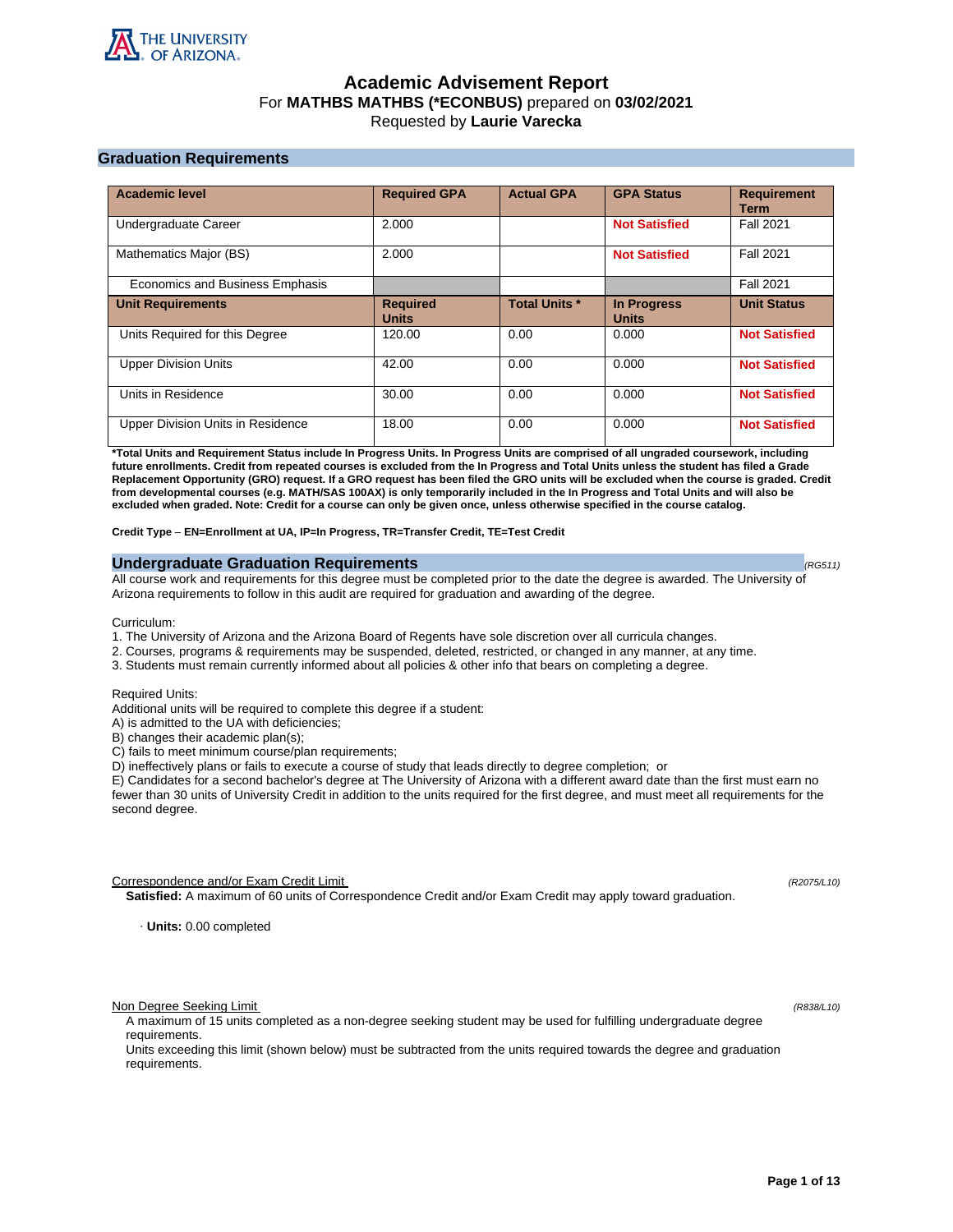

| Not Satisfied: Non-Community College Units: While there is no limit to the total number of units of course work that may be<br>transferred from an accredited community college to The University of Arizona, no more than 64 units from a 2-year institution<br>may be applied toward the requirements for a bachelor's degree. Therefore, to reach the required 120 units for a bachelor's<br>degree, a minimum of 56 units must be completed from 1) coursework at a 4-year institution, 2) approved credit by examination<br>(refer to UA Catalog for approved examinations and scores), or 3) any combination thereof. |         |
|-----------------------------------------------------------------------------------------------------------------------------------------------------------------------------------------------------------------------------------------------------------------------------------------------------------------------------------------------------------------------------------------------------------------------------------------------------------------------------------------------------------------------------------------------------------------------------------------------------------------------------|---------|
| · Units: 56.00 required, 0.00 completed, 56.00 needed                                                                                                                                                                                                                                                                                                                                                                                                                                                                                                                                                                       |         |
| Success Course Limit<br>(R3297/L15)<br><b>Satisfied:</b> No more than 3 units will apply toward a student's graduation requirements.<br>All Success courses taken can be seen below. Success Course units exceeding the 3 unit maximum must be subtracted from the<br>total units, residency requirements and cumulative grade point average.                                                                                                                                                                                                                                                                               |         |
| PE Activity Course Limit<br>(R3297/L25)<br><b>Satisfied:</b> No more than 3 units will apply toward a student's graduation requirements.<br>All PE activity courses taken can be seen below. PE Activity units exceeding the 3 unit maximum must be subtracted from the<br>total units, residency requirements and cumulative grade point average.                                                                                                                                                                                                                                                                          |         |
| <b>Foundation Mathematics</b><br>(RG1434)<br><b>Not Satisfied: Foundation Mathematics</b>                                                                                                                                                                                                                                                                                                                                                                                                                                                                                                                                   |         |
| <b>GE Substantial Math Strand</b><br>Not Satisfied: Complete 1 course.                                                                                                                                                                                                                                                                                                                                                                                                                                                                                                                                                      | (R2612) |

Non-Community College Units (R1227/L10)

# GE Substantial Math Strand (R2612/L10)

**Not Satisfied:** Complete 1 course.

· **Units:** 2.67 required, 0.00 completed, 2.67 needed

| <b>Term</b> | <b>Subject</b> | <b>Catalog Nbr</b> | <b>Course Title</b> | Grade | <b>Units</b> | <b>RptCd</b> | <b>RaDes</b> | <b>Type</b> |
|-------------|----------------|--------------------|---------------------|-------|--------------|--------------|--------------|-------------|
|             |                |                    |                     |       |              |              |              |             |

## **Courses Available**

MATH 122B, MATH 125, MATH 129, MATH 215, MATH 223, MATH 254, MATH 313

| <b>Undergraduate General Education and Foundation Requirements</b>           | (RG507) |
|------------------------------------------------------------------------------|---------|
| Not Satisfied: Undergraduate General Education and Foundation Requirements   |         |
|                                                                              |         |
| <b>Foundation Composition</b>                                                |         |
|                                                                              | (R532)  |
| Not Satisfied: Complete 1 of the following 4 Foundation Composition options: |         |
| 1. 3 Course Foundation Composition Sequence                                  |         |
| 2. 2 Course Foundation Composition Sequence                                  |         |
| 3. Honors Composition with grade of C or higher                              |         |
| 4. Honors Composition with a grade of D and Second Semester Composition.     |         |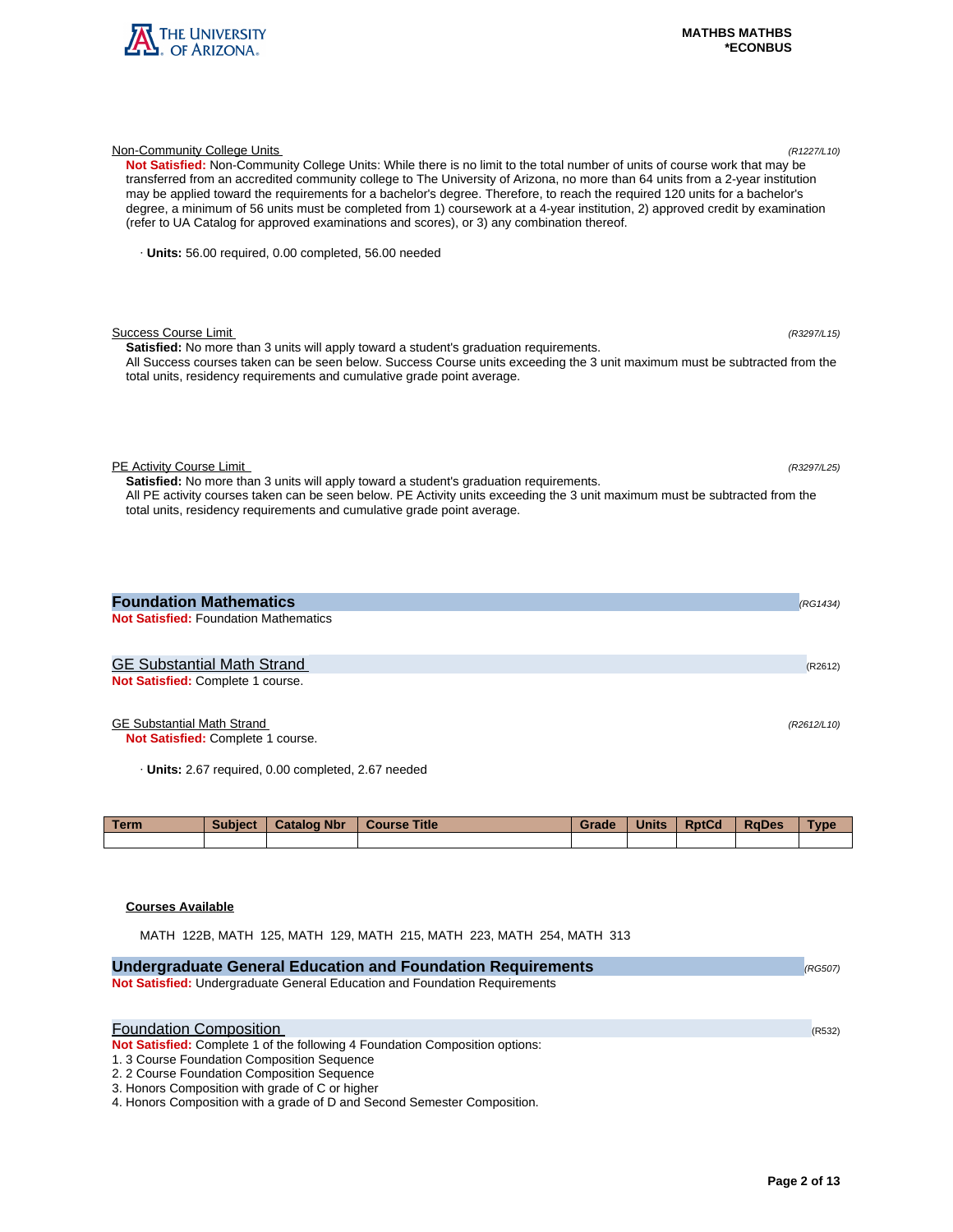

Please note: Students who earn a grade of D in Honors Composition may choose to repeat the course in order to earn a higher grade to satisfy the requirement. Please consult with your major advisor.

Mid-Career Writing Assessment - Complete 2nd semester English Composition with a B grade or higher. Students who do not earn a grade of B or better in 2nd semester English Composition must also satisfy a college or department writing requirement. Consult your major advisor if you do not earn a grade of B in 2nd semester English Composition.

Option 1: Foundation Composition - 3 Course Sequence (R532/L10)

**Not Satisfied:** Complete 3 courses. Complete ENGL 106 AND ENGL 101/107 AND ENGL 102/108.

· **Courses:** 3.00 required, 0.00 completed, 3.00 needed

| Term | <b>Subject</b> | Catalog Nbr | Course Title | Grade | Units | <b>RptCd</b> | <b>RaDes</b> | <b>Type</b> |
|------|----------------|-------------|--------------|-------|-------|--------------|--------------|-------------|
|      |                |             |              |       |       |              |              |             |
|      |                |             |              |       |       |              |              |             |
|      |                |             |              |       |       |              |              |             |

## **Courses Available**

ENGL 1EIB, ENGL 101, ENGL 101A, ENGL 107, ENGL 107A, (\*\*\*) (###), ENGL 102, ENGL 108, ENGL 106

OR Option 2: Foundation Composition - 2 Course Sequence (R532/L20) **Not Satisfied:** Complete 2 courses. Complete ENGL 101/107 AND ENGL 102/108

· **Courses:** 2.00 required, 0.00 completed, 2.00 needed

| <b>Term</b> | <b>Subject</b> | <b>Catalog Nbr</b> | <b>Course Title</b> | Grade | <b>Units</b> | <b>RptCd</b> | <b>RaDes</b> | <b>Type</b> |
|-------------|----------------|--------------------|---------------------|-------|--------------|--------------|--------------|-------------|
|             |                |                    |                     |       |              |              |              |             |
|             |                |                    |                     |       |              |              |              |             |

## **Courses Available**

ENGL 1EIB, ENGL 101, ENGL 101A, ENGL 107, ENGL 107A, (\*\*\*) (###), ENGL 102, ENGL 108

OR Option 3: Honors Composition (R532/L40)

**Not Satisfied:** Complete 1 course with a C or better.

· **Courses:** 1.00 required, 0.00 completed, 1.00 needed

| <b>Term</b> | <b>Subject</b> | <b>Catalog Nbr</b> | <b>Course Title</b> | Grade | <b>Units</b> | <b>RptCd</b> | <b>RaDes</b> | Type |
|-------------|----------------|--------------------|---------------------|-------|--------------|--------------|--------------|------|
|             | <b>ENGL</b>    | 109H               |                     |       |              |              |              |      |

## **Courses Available**

ENGL 109H

Foundation Second Language - Second Semester Proficiency (R521) **Not Satisfied:** Credit will not be given for a course at an equivalent or lower level than prior language credit earned. Course must be taken for a grade, not as pass/fail. Third semester or higher courses used to fulfill this requirement may also be used to fulfill other requirements. A grade of C or higher is required in the course that satisfies the second language requirement.

Demonstrate second semester proficiency in a second language by completing a sequence of courses through a second semester or higher level or by passing a language proficiency examination at the second semester level or higher.

## Second Semester Language Course (R521/L10)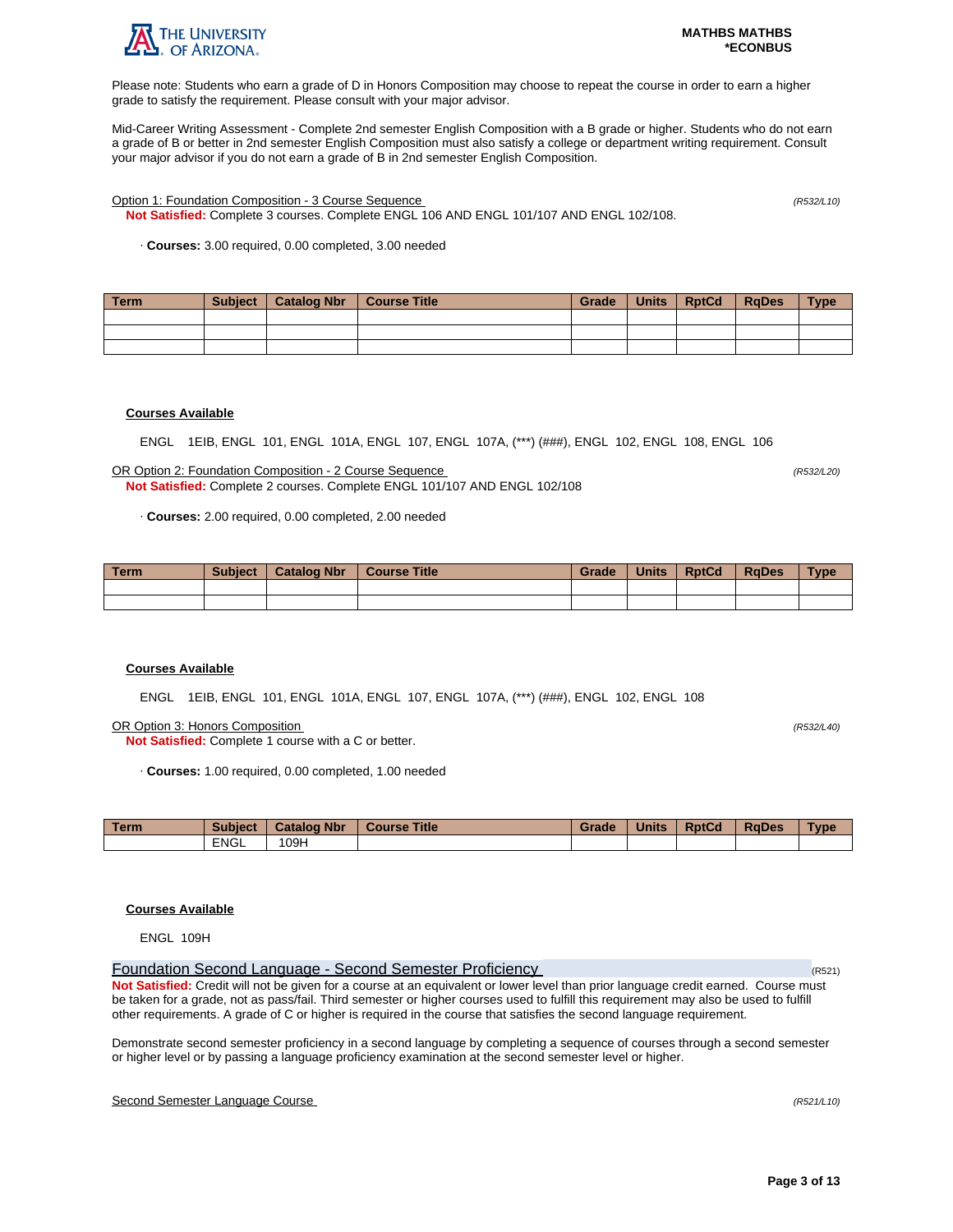

**Not Satisfied:** Complete 1 course with a grade of C or better.

Not from: FREN 325, 391, 393, 396H, 399, 399H, 414, 425, 432, 433, 434, 442, 443, 448, 453, GRK 412, 422, HIST 465D, ITAL 330A, 330B, 330C, 330D, 393, 393H 399, 399H, 410, 431, 496A, 498H, LAT 411, 413, 414, 415, 421, 425, 426, PORT 325A, 430, 440, 449, RSSS 305, 405A, 405B, SPAN 204C, 303, 305, 340, 343, 350, 360, 371A 371B 375, 381, 382, 397W, 399, 400, 401, 402, 403, 406A, 410, 411, 412, 414, 423A, 423B, 433, 435, 436, 437, 438, 441, 442, 445, 446, 447, 448, 452, 453, 455A, 457, 458, 459, 465A, 465C, 465D, 465E, 471, 472, 473, 482, TTE 414.

· **Courses:** 1.00 required, 0.00 completed, 1.00 needed

| Term | <b>Subject</b> | <b>Catalog Nbr</b> | <b>Course Title</b> | Grade | <b>Units</b> | <b>RptCd</b> | <b>RaDes</b> | Type |
|------|----------------|--------------------|---------------------|-------|--------------|--------------|--------------|------|
|      |                |                    |                     |       |              |              |              |      |

## **Courses Available**

AIS 104B, AIS 307B, ARB 102, CHN 102, CRL 102, FREN 102, FREN 112, GER 102, GRK 102, GRK 104, GRK 112, ITAL 102, ITAL 102Z, JPN 102, JUS 103B, KOR 102, LAS 305A, LAT 102, LAT 112, LING 104B, LING 307B, MENA 103B, PORT 102, PORT 305A, PORT 325A, PRS 102, RSSS 102, SERP 370B, SPAN 102, SPAN 103, SPAN 205, TURK 102

## General Education Tier I (RS22) And The Contract of the Contract of the Contract of the Contract of the Contract of the Contract of the Contract of the Contract of the Contract of the Contract of the Contract of the Contra

**Not Satisfied:** Complete each of the following areas.

Tier I Individuals & Societies/150s (R522/L10)

**Not Satisfied:** Complete 2 courses, 6 units total. Transfer students with quarter system credits may satisfy Tier One requirements with 2 courses and 5.34 units.

· **Units:** 5.34 required, 0.00 completed, 5.34 needed

· **Courses:** 2.00 required, 0.00 completed, 2.00 needed

| Term | <b>Subject</b> | <b>Catalog Nbr</b> | <b>Course Title</b> | Grade | <b>Units</b> | <b>RptCd</b> | <b>RaDes</b> | Type |
|------|----------------|--------------------|---------------------|-------|--------------|--------------|--------------|------|
|      |                |                    |                     |       |              |              |              |      |
|      |                |                    |                     |       |              |              |              |      |

#### **Courses Available**

(\*\*\*) (###), AFAS 150B1, ANTH 150B1, ART 150B1, ART 150B2, EAS 150B1, EDP 150B1, ENGL 150B1, ENGL 150B2, ESOC 150B1, FREN 150B1, FSHD 150B1, FTV 150B1, GEOG 150B1, GEOG 150B2, GER 150B1, GWS 150B1, GWS 150B2, GWS 150B3, GWS 150B4, GWS 150B5, HNRS 150B1, HNRS 150B2, HUMS 150B1, ITAL 150B1, LAR 150B1, LAS 150B1, MAS 150B1, MAS 150B2, MIS 150B1, PAH 150B1, PHIL 150B1, POL 150B1, RCSC 150B1, RCSC 150B2, RELI 150B1, RSSS 150B1, RSSS 150B2, SOC 150B1, SOC 150B2, SPAN 150B1, SPAN 150B2, TLS 150B1, AED 150A1, ANTH 150A1, ART 150A1, ENGL 150A1, GER 150A1, HWRS 150A1, LING 150A1, MIS 150A1, PAH 150A1, PAH 150A2, PAH 150A3, PHIL 150A1, POL 150A1, PSY 150A1, AED 150C1, ANTH 150C1, AREC 150C1, AREC 150C2, AREC 150C3, CLAS 150C1, ECON 150C1, FIN 150C1, FREN 150C1, GEOG 150C1, HIST 150C1, HIST 150C2, HIST 150C3, HIST 150C4, HIST 150C5, HIST 150C6, HNRS 150C1, HPS 150C1, ITAL 150C1, JOUR 150C1, LAS 150B2, LING 150C1, MAS 150C1, MENA 150C1, NSC 150C1, PHIL 150C1, PLP 150C1, POL 150C1, POL 150C2, POL 150C3, PPEL 150C1, RNR 150C1, SOC 150C1, SOC 150C2, TLS 150C1, PHIL 150A2

#### Tier I Traditions & Cultures/160s (R522/L30)

**Not Satisfied:** Complete 2 courses, 6 units total. Transfer students with quarter system credits may satisfy Tier One requirements with 2 courses and 5.34 units.

- · **Units:** 5.34 required, 0.00 completed, 5.34 needed
- · **Courses:** 2.00 required, 0.00 completed, 2.00 needed

| Term | <b>Subject</b> | Catalog Nbr   Course Title | Grade | <b>Units</b> | <b>RptCd</b> | RaDes | <b>Type</b> |
|------|----------------|----------------------------|-------|--------------|--------------|-------|-------------|
|      |                |                            |       |              |              |       |             |
|      |                |                            |       |              |              |       |             |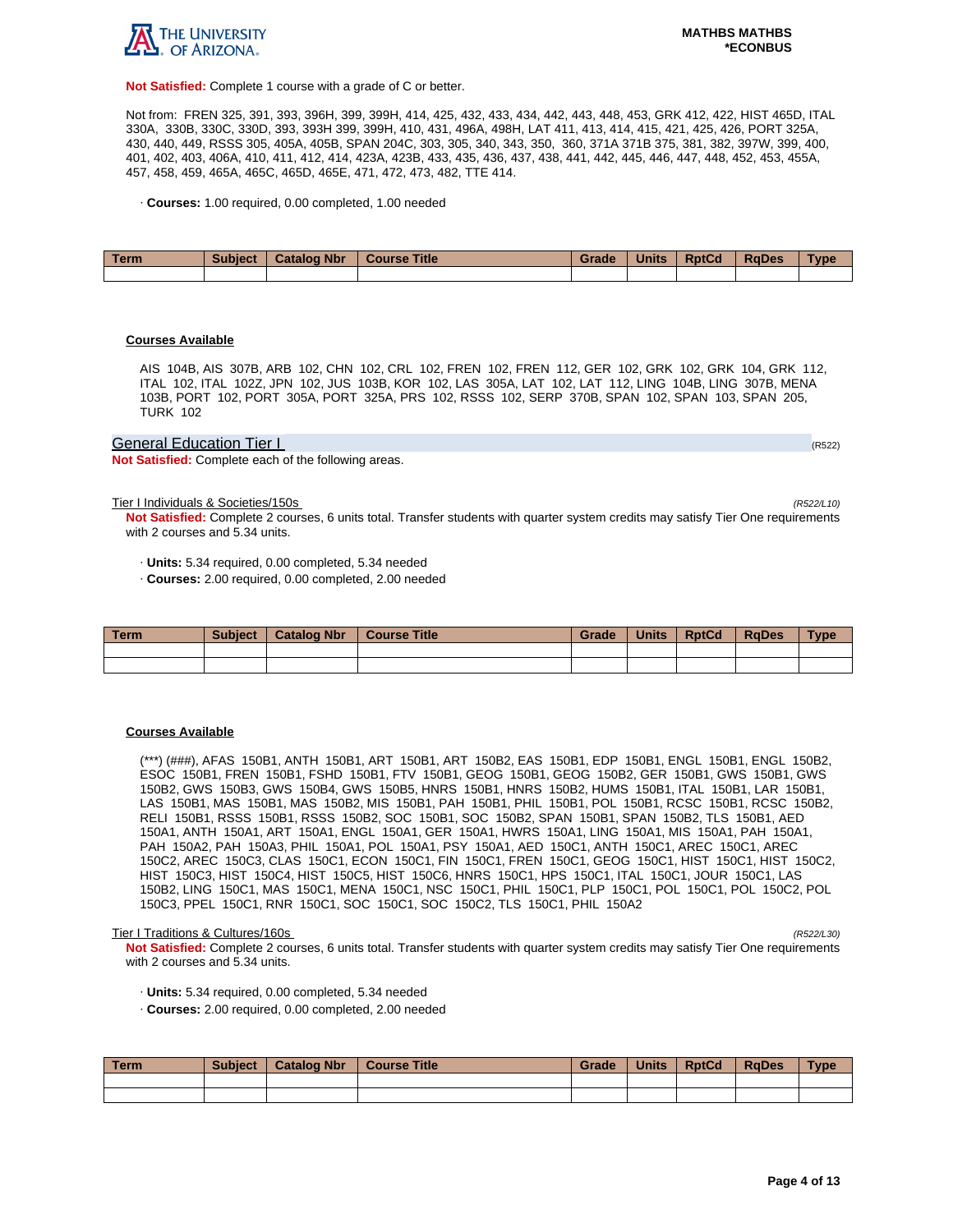

(\*\*\*) (###), AFAS 160A1, AFAS 160A2, AIS 160A1, ANTH 160A1, ANTH 160A2, ART 160A1, EAS 160A1, EAS 160A2, EAS 160A3, EAS 160A4, EAS 160A5, ENGL 160A1, ENGL 160A2, FREN 160A1, GER 160A1, HIST 160A1, HIST 160A2, MAS 160A1, MENA 160A1, MENA 160A2, POL 160A1, RELI 160A1, CLAS 160B1, DNC 160B1, ENGL 160B1, HIST 160B1, HIST 160B2, ITAL 160B1, POL 160B1, ARC 160C1, DNC 160C1, GER 160C1, GWS 160C1, HIST 160C1, POL 160C1, RSSS 160C1, RSSS 160C2, SPAN 160C1, ACBS 160D1, AFAS 160D1, ANTH 160D2, ANTH 160D3, ARC 160D1, ART 160D1, ART 160D2, ART 160D3, CLAS 160D2, CLAS 160D3, ENGL 160D1, ENGL 160D2, ENTO 160D1, GER 160D1, GER 160D2, HIST 160D1, HNRS 160D1, HNRS 160D2, HNRS 160D3, HNRS 160D4, ITAL 160D1, JUS 160D1, MUS 160D1, PAH 160D1, PAH 160D2, PAH 160D3, PAH 160D4, PAH 160D5, PHIL 160D1, PHIL 160D2, PHIL 160D3, POL 160D1, RELI 160D1, RELI 160D2, RELI 160D3, RELI 160D4, RELI 160D5, RELI 160D6, RNR 160D1, RSSS 160D1, SPAN 160D1, TAR 160D1

## General Education Tier II (R528) (R528) (R528) (R528) (R528) (R528) (R528) (R528)

**Not Satisfied:** Complete each of the following areas.

Tier II Arts (R528/L10)

**Not Satisfied:** Complete 1 course, 3 units total. Transfer students with quarter system credits may satisfy Tier Two requirements with 2.67 units.

- · **Units:** 2.67 required, 0.00 completed, 2.67 needed
- · **Courses:** 1.00 required, 0.00 completed, 1.00 needed

| <b>Term</b> | <b>Subject</b> | <b>Catalog Nbr</b> | <b>Title</b><br><b>Course</b> | Grade | <b>Units</b> | <b>RptCd</b> | <b>RaDes</b> | Type |
|-------------|----------------|--------------------|-------------------------------|-------|--------------|--------------|--------------|------|
|             |                |                    |                               |       |              |              |              |      |

## **Courses Available**

AFAS 218, AFAS 318, AFAS 371, ANTH 318, ARC 304, ARC 325, ARE 130, ARH 201, ARH 202, ARH 203, ARH 312, ARH 314, ARH 315, ARH 316A, ARH 316B, ARH 319, ARH 320, ARH 321, ARH 322, ARH 324, ARH 325, ARH 329, ART 203, ART 242, ART 282, ART 329, ART 358, CLAS 310, CLAS 329, DNC 100, DNC 101, DNC 112A, DNC 112B, DNC 112C, DNC 143, DNC 144A, DNC 144B, DNC 144C, DNC 152A, DNC 152B, DNC 152C, DNC 175, DNC 176A, DNC 176B, DNC 177C, DNC 177D, DNC 178A, DNC 178B, DNC 178C, DNC 179A, DNC 200, DNC 276A, ENGL 201, ENGL 209, ENGL 210, ENGL 300, ENGV 300, FTV 352, FTV 375, HNRS 203H, HNRS 216, HNRS 218, HNRS 220, HNRS 222, ISTA 301, JPN 245, LAS 322, LAS 337, MAS 337, MUS 100, MUS 101A, MUS 107, MUS 108, MUS 109, MUS 206, MUS 231, MUS 328, MUS 334, MUS 335, MUS 337, MUS 344, MUS 360, RELI 227, RELI 240, RELI 345, TAR 100, TAR 103, TAR 303, (\*\*\*) (###)

## Tier II Humanities (R528/L20)

**Not Satisfied:** Complete 1 course, 3 units total. Transfer students with quarter system credits may satisfy Tier Two requirements with 2.67 units. Prerequisite course work in Tier 1 Traditions and Cultures (TRAD) must be completed prior to taking. If LAT 201 or 202 are used to fulfill Foundation Second Language Proficiency, they cannot be used to fulfill Tier II Humanities.

- · **Units:** 2.67 required, 0.00 completed, 2.67 needed
- · **Courses:** 1.00 required, 0.00 completed, 1.00 needed

| Term | <b>Subject</b> | <b>Catalog Nbr</b> | <b>Course Title</b> | Grade | <b>Units</b> | <b>RptCd</b> | RaDes | <b>Type</b> |
|------|----------------|--------------------|---------------------|-------|--------------|--------------|-------|-------------|
|      |                |                    |                     |       |              |              |       |             |

## **Courses Available**

AFAS 200, AFAS 222, AFAS 224, AFAS 230, AFAS 245, AFAS 249, AFAS 255, AFAS 310, AFAS 314, AFAS 320, AFAS 335, AFAS 342, AFAS 365, AFAS 373, AFAS 374, AFAS 377, AFAS 381, AIS 212, AIS 381, ANTH 222, ANTH 300, ANTH 349, ARC 220, ARC 303, ARH 300, ARH 329, ART 329, ART 360, CHN 241, CHN 245, CHN 345, CLAS 220, CLAS 221, CLAS 222, CLAS 260, CLAS 300, CLAS 312, CLAS 329, CLAS 335, CLAS 342, CLAS 346, CLAS 349, CLAS 351, CLAS 352, CLAS 353, CLAS 355, EAS 201, EAS 358, EAS 359, ENGL 220A, ENGL 220B, ENGL 228, ENGL 229, ENGL 230, ENGL 231, ENGL 245, ENGL 248B, ENGL 260, ENGL 264, ENGL 265, ENGL 266, ENGL 267, ENGL 280, ENGL 342, ENGL 360, ENGL 375, ENGL 377, ENGV 360, FREN 245, FREN 249, FREN 280, FREN 282,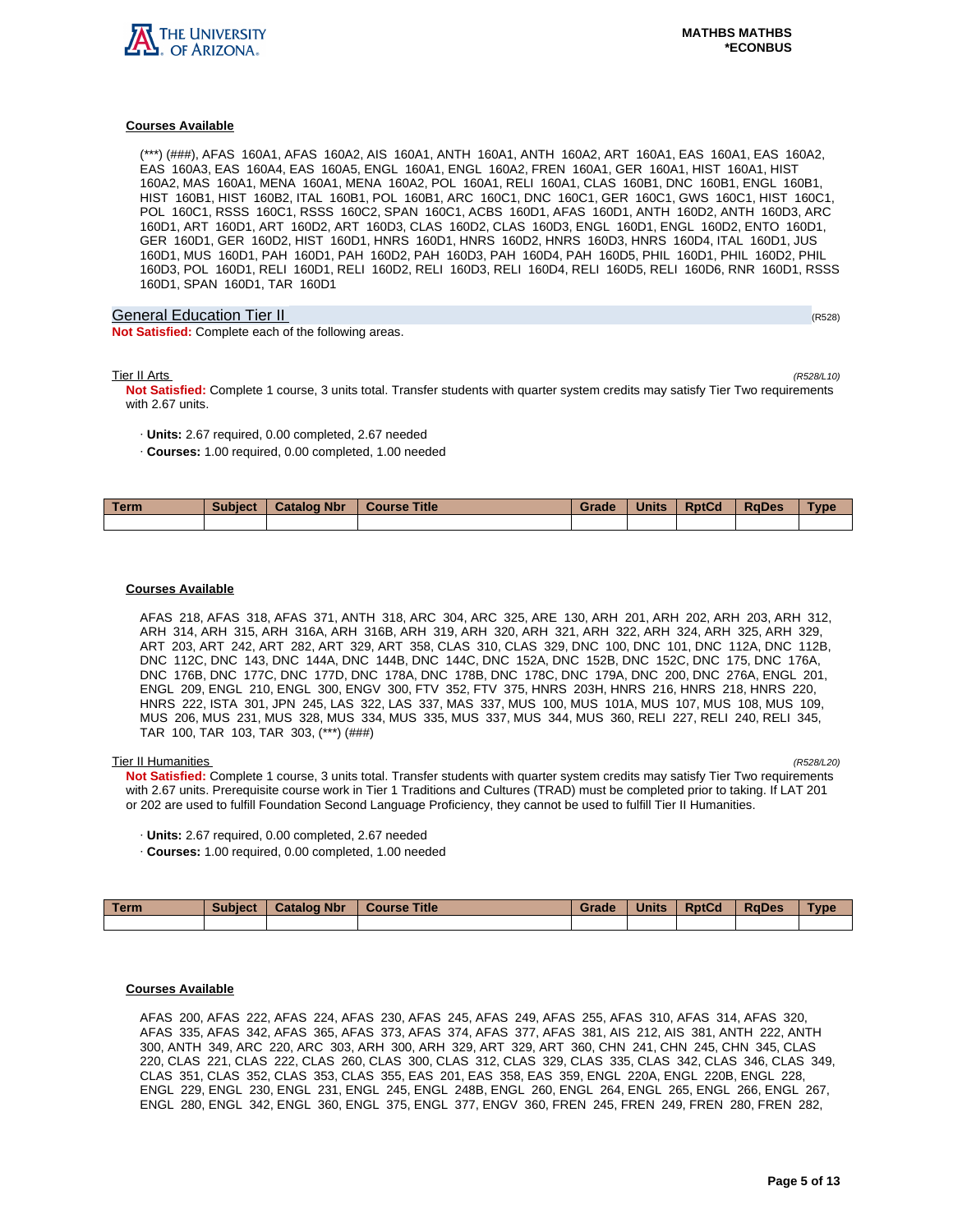

## **MATHBS MATHBS \*ECONBUS**

FREN 283, FREN 284, FREN 314, FREN 373, FREN 374, FREN 375, FTV 325, GER 233, GER 242, GER 246, GER 272, GER 273, GER 276, GER 278, GER 312, GER 320, GER 325, GER 371, GER 373, GER 375, GER 376, GER 379, GER 380, GWS 200, GWS 317, GWS 330, GWS 342, GWS 373, HIST 224, HIST 247, HIST 272, HIST 277A, HIST 277B, HIST 278, HIST 307, HIST 316, HIST 372A, HIST 372B, HNRS 200, HNRS 208H, HNRS 209, HNRS 210, HNRS 212, HNRS 302, ITAL 230, ITAL 240, ITAL 250A, ITAL 250B, ITAL 250C, ITAL 250D, ITAL 330B, JPN 220, JPN 272, JPN 311, JUS 301, JUS 325, JUS 372A, JUS 372B, JUS 376, KOR 251, LAS 310, LAS 335, LAT 201, LAT 202, LAW 360, MENA 277A, MENA 277B, MENA 342, MENA 372A, MENA 372B, PA 321, PAH 200, PAH 201, PAH 220, PAH 221, PAH 230, PAH 231, PAH 260, PAH 331, PHIL 210, PHIL 213, PHIL 220, PHIL 222, PHIL 260, PHIL 261, PHIL 262, PHIL 321, PHIL 325, PHIL 330, PRS 342, RELI 203, RELI 210, RELI 211, RELI 212, RELI 220, RELI 220A, RELI 220B, RELI 230, RELI 241, RELI 255, RELI 277A, RELI 280, RELI 300, RELI 303, RELI 304, RELI 325, RELI 335, RELI 342, RELI 350, RELI 358, RELI 359, RELI 363, RELI 367, RELI 372A, RELI 372B, RELI 379, RELI 381, RELI 385, RSSS 210, RSSS 212, RSSS 280, RSSS 304, RSSS 310, RSSS 311, RSSS 325, RSSS 335, RSSS 340, RSSS 345, RSSS 350, SPAN 210, SPAN 220, (\*\*\*) (###)

## Tier II Individual & Societies (R528/L30)

**Not Satisfied:** Complete 1 course, 3 units total. Transfer students with quarter system credits may satisfy Tier Two requirements with 2.67 units. Prerequisite course work in Tier 1 Individuals and Societies (INDV) must be completed prior to taking.

- · **Units:** 2.67 required, 0.00 completed, 2.67 needed
- · **Courses:** 1.00 required, 0.00 completed, 1.00 needed

| <b>Term</b> | <b>Subject</b> | <b>Catalog Nbr</b> | <b>Course Title</b> | Grade | <b>Units</b> | <b>RptCd</b> | <b>RaDes</b> | Type |
|-------------|----------------|--------------------|---------------------|-------|--------------|--------------|--------------|------|
|             |                |                    |                     |       |              |              |              |      |

## **Courses Available**

AED 210, AED 408, AFAS 220, AFAS 223, AFAS 260, AFAS 280, AFAS 304A, AFAS 304B, AFAS 305, AFAS 306, AFAS 310, AFAS 340, AFAS 345, AFAS 376, AFAS 378, AFAS 444, AGTM 380, AIS 200, AIS 210, AIS 220, AIS 346, AIS 347, ALC 309, ANTH 202, ANTH 203, ANTH 204, ANTH 220, ANTH 280, ANTH 307, ANTH 314, ANTH 316, ANTH 317, ANTH 320, ANTH 323, ANTH 325, ANTH 330, ANTH 339, ANTH 346, ANTH 347, ANTH 358, ANTH 373, ANTH 380, ANTV 307, APCV 301, ARE 201, AREC 210, AREC 365, CHS 202, CLAS 240, CLAS 305, CLAS 306, CLAS 323, CLAS 362, EAS 202, EAS 280, ECON 200, ECON 205, EDL 200, EDP 200, ENGL 347, ENVS 310, ESOC 210, FCM 201, FCSC 302, FOOD 360, FREN 230, FREN 231, FSHD 200, FSHD 347, GEOG 205, GEOG 210, GEOG 250, GEOG 251, GEOG 252, GEOG 256, GEOG 270, GEOG 350, GEOG 367, GEOG 380, GER 244, GER 274, GER 327, GPSV 365, GWS 240, GWS 260, GWS 306, GWS 316, GWS 323, GWS 328, GWS 362, HED 350, HIST 246, HIST 306, HIST 362A, HIST 362B, HIST 370A, HIST 370B, HNRS 204H, HNRS 205H, HNRS 206H, HNRS 217, HNRS 221, HPS 300, HPS 387, HPS 444, HUMS 205, HUMS 376, ISTA 263, ITAL 231, ITAL 330D, JOUR 305, JOUR 360, JPN 362A, JPN 362B, JUS 370A, JUS 370B, KOR 245, KOR 352, LAR 350, LAS 204, LAS 230, LAS 251, LAS 280, LAS 310, LAS 312, LAS 316, LAS 317, LAS 345, LAW 389, LING 210, LING 211, LING 330, MAS 265, MAS 317, MAS 365, MCB 310, MENA 251, MENA 330, MENA 334, NAFS 365, NSC 255, PA 205, PA 250, PA 312, PA 323, PAH 240, PAH 310, PAH 320, PAH 330, PAH 350, PAH 372, PHIL 205, PHIL 211, PHIL 214, PHIL 223, PHIL 233, PHIL 241, PHIL 246, PHIL 250, PHIL 264, PHIL 323, PHIL 326, PHIL 345, PHIL 346, PHIL 347, PHIL 348, PHPM 310, PLG 202, PLG 211, PLG 256, POL 201, POL 202, POL 203, POL 204, POL 209, POL 250, POL 312, POL 345, PORT 280, PPEL 205, PPEL 210, PSY 200, PSY 216, PSY 240, PSY 277, RCSC 204, RELI 233, RELI 235, RELI 301, RELI 302, RELI 305, RELI 306, RELI 316, RELI 323, RELI 326, RELI 330, RELI 334, RELI 360, RELI 370A, RELI 370B, RNR 200, RNR 256, RSSS 275, RSSS 305, RSSS 306, RSSS 315, RSSS 320, RSSS 328, SERP 200, SLHS 255, SOC 202, SOC 220, SOC 260, SOC 280, SOC 320, SOC 355, SOC 357, SOC 367, SPAN 211, SPAN 220, SPAN 280, TLS 200, TLS 204, TLS 239, TLS 240, TLS 353, (\*\*\*) (###)

## **Diversity Emphasis Course** (R531) **Diversity Emphasis Course**

**Not Satisfied:** One course must be taken that focuses on Gender, Race, Class, Ethnicity, Sexual Orientation or Non-Western Area Studies.

Courses used to fulfill this requirement may also be used to fulfill other requirements.

## **Diversity Emphasis Course** (R531/L10)

**Not Satisfied:** General Education Diversity Emphasis Course: Gender, Race, Class, Ethnicity, Sexual Orientation or Non-Western Area Studies.

· **Courses:** 1.00 required, 0.00 completed, 1.00 needed

| Term | <b>Subject</b> | <b>Catalog Nbr</b> | Course Title | Grade | <b>Units</b> | <b>RptCd</b> | <b>RaDes</b> | <b>Type</b> |
|------|----------------|--------------------|--------------|-------|--------------|--------------|--------------|-------------|
|      |                |                    |              |       |              |              |              |             |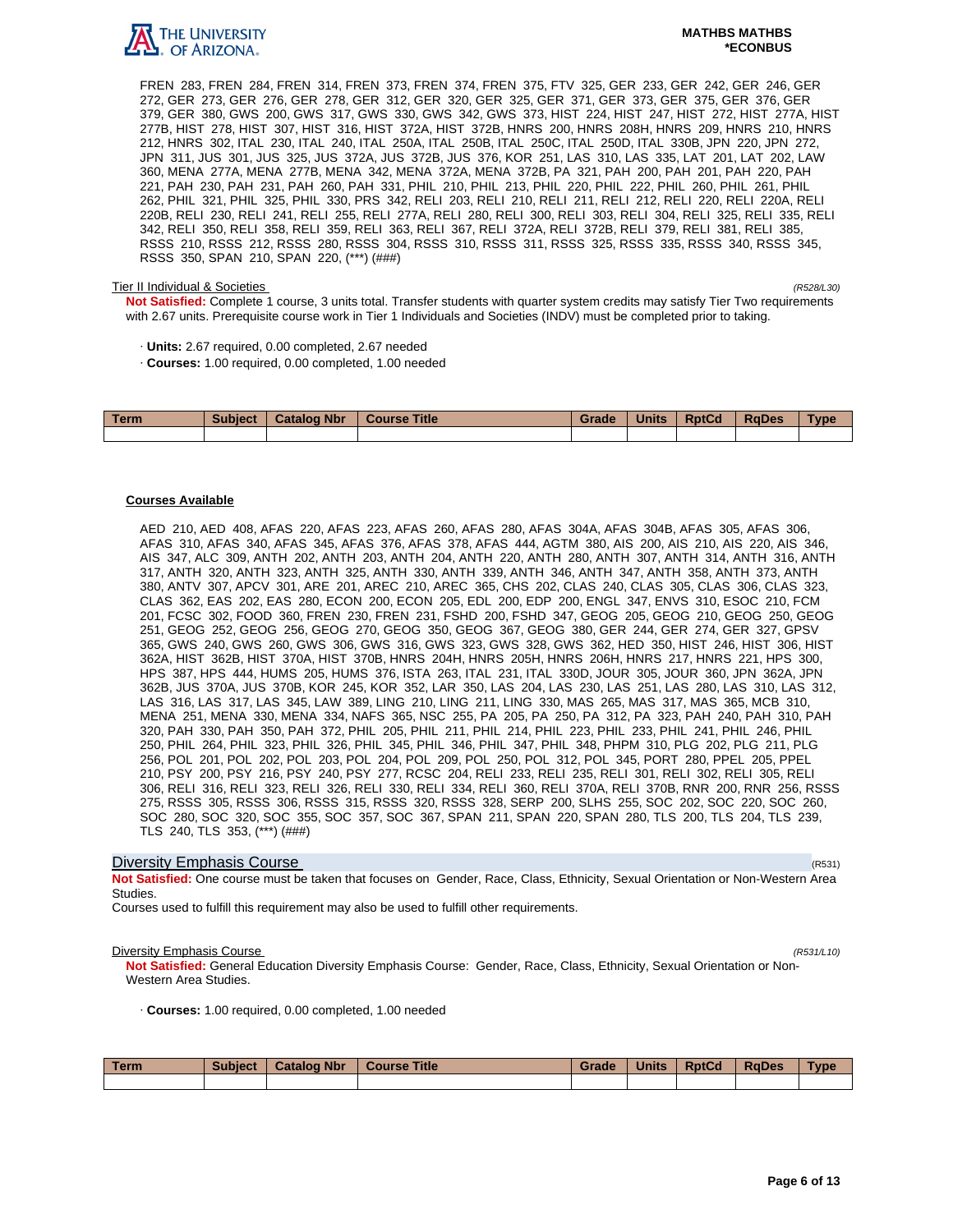

AED 408, AFAS 150B1, AFAS 160A1, AFAS 160A2, AFAS 218, AFAS 220, AFAS 222, AFAS 223, AFAS 230, AFAS 245, AFAS 249, AFAS 255, AFAS 260, AFAS 302, AFAS 304A, AFAS 304B, AFAS 306, AFAS 310, AFAS 311D, AFAS 314, AFAS 318, AFAS 330, AFAS 335, AFAS 340, AFAS 342, AFAS 345, AFAS 365, AFAS 371, AFAS 373, AFAS 374, AFAS 376, AFAS 377, AFAS 381, AFAS 444, AFAS 467, AFAS 468, AIS 160A1, AIS 200, AIS 210, AIS 212, AIS 220, AIS 346, AIS 347, AIS 381, AIS 467, ANTH 150A1, ANTH 160A1, ANTH 160A2, ANTH 201, ANTH 202, ANTH 203, ANTH 220, ANTH 222, ANTH 307, ANTH 314, ANTH 318, ANTH 320, ANTH 323, ANTH 325, ANTH 330, ANTH 339, ANTH 346, ANTH 347, ANTH 358, ANTH 375, ANTH 402, ANTH 450, ANTH 467, ANTV 307, ANTV 375, ARH 203, ART 160A1, CHN 245, CHN 251, CHN 276, CHN 331, CHN 341, CHN 345, CHN 419, CHN 420, CHN 429, CHN 468, CHN 482, CHN 483, CHS 202, CLAS 150C1, CLAS 323, CLAS 362, DNC 177C, DNC 177D, DNC 178A, DNC 178B, DNC 178C, DNC 179A, EAS 130, EAS 160A1, EAS 160A2, EAS 160A3, EAS 160A4, EAS 160A5, EAS 201, EAS 202, EAS 280, EAS 333, EAS 358, EAS 359, EAS 402, EAS 484, EAS 496C, ENGL 150B2, ENGL 160A1, ENGL 160A2, ENGL 228, ENGL 229, ENGL 230, ENGL 245, ENGL 342, ENGL 377, ENGL 429, ENVS 310, FCM 201, FREN 150B1, FREN 150C1, FREN 160A1, FREN 230, FREN 231, FREN 245, FREN 249, FREN 314, FREN 373, FREN 374, FTV 150B1, FTV 251, GEOG 205, GEOG 210, GEOG 251, GEOG 252, GEOG 311D, GEOG 311E, GER 160A1, GER 274, GER 278, GER 373, GER 376, GWS 150B5, GWS 200, GWS 240, GWS 253, GWS 254, GWS 260, GWS 306, GWS 323, GWS 324, GWS 328, GWS 330, GWS 335, GWS 342, GWS 362, GWS 373, GWS 402, GWS 427, GWS 448, GWS 459, GWS 468, HIST 160A1, HIST 160A2, HIST 253, HIST 254, HIST 272, HIST 276, HIST 277A, HIST 278, HIST 306, HIST 307, HIST 370A, HIST 370B, HIST 372A, HIST 372B, HIST 482, HNRS 160D4, HNRS 204H, HPS 387, HPS 444, HUMS 150B1, HUMS 205, HUMS 376, HUSV 310, ITAL 150B1, ITAL 150C1, ITAL 231, ITAL 330B, ITAL 330D, JOUR 360, JPN 220, JPN 245, JPN 272, JPN 304, JPN 308, JPN 310, JPN 311, JPN 314, JPN 402, JPN 411, JPN 412, JPN 440, JPN 441, JPN 446A, JPN 446B, JPN 450, JPN 485, JPN 486, JPN 489, JPN 495B, JPN 496A, JPN 496C, JUS 325, JUS 370A, JUS 370B, JUS 372A, JUS 372B, JUS 376, KOR 245, KOR 251, LAS 251, LAS 310, LAS 312, LAS 335, LAS 337, LAS 345, LAW 389, LING 210, LING 304, LING 330, LING 402, LING 411, LING 412, LING 419, LING 420, LING 496C, MAS 160A1, MAS 265, MAS 330, MAS 337, MAS 365, MAS 467, MENA 160A1, MENA 160A2, MENA 251, MENA 277A, MENA 311E, MENA 330, MENA 334, MENA 372A, MENA 372B, MENA 375, MENA 441, MIS 150B1, MNE 201, MUS 109, MUS 231, MUS 334, MUS 335, MUS 337, MUS 344, NESV 375, PA 312, PAH 160D1, PAH 160D2, PAH 220, PAH 221, PAH 260, PAH 310, PHIL 222, PHIL 223, PHIL 325, PHIL 330, POL 160A1, POL 312, POL 330, POL 335, POL 345, POL 441, POL 464, POL 468, POL 476, PSY 216, RELI 130, RELI 160A1, RELI 160D4, RELI 160D5, RELI 160D6, RELI 210, RELI 212, RELI 220, RELI 230, RELI 235, RELI 240, RELI 277A, RELI 301, RELI 302, RELI 303, RELI 308, RELI 314, RELI 323, RELI 324, RELI 330, RELI 331, RELI 333, RELI 334, RELI 335, RELI 345, RELI 350, RELI 358, RELI 359, RELI 360, RELI 363, RELI 367, RELI 370A, RELI 370B, RELI 372A, RELI 372B, RELI 381, RELI 402, RELI 483, RELI 484, RELI 485, RELI 486, RELI 489, RSSS 150B2, RSSS 212, RSSS 305, RSSS 315, RSSS 320, RSSS 328, RSSS 350, SOC 202, SOC 220, SOC 222, SOC 260, SOC 280, SOC 324, SOC 325, SOC 355, SOC 357, SOC 427, SOC 432, SOC 448, SOC 450, SOC 459, SOC 467, SPAN 150B1, SPAN 150B2, SPAN 210, TAR 303, TLS 150C1

#### **Additional Coursework** (RG521)

Courses listed in this section may include general elective credits, UA courses and transferable courses from other institutions. Consult with your advisor to determine if courses listed in this section may be used to fulfill a requirement or sub-requirement in your degree program.

Courses taken for Pass/Fail option can only count as elective credit. They cannot fulfill any General Education, Major, or Minor requirements.

## **BS in Mathematics (RG772)**

**Not Satisfied:** Will appear fully satisfied when student satisfies Mathematics Supporting Laboratory Science Sequence, Mathematics Application Courses, Mathematics Computer Science, Math Major Core Requirements, and selects an emphasis. All emphases require a minimum of 15 units of 400-level coursework in the major.

The Bachelor of Science in Mathematics requires the same Core Mathematics courses as the BA; BS students must satisfy specialized supporting laboratory science and application course requirements instead of general education courses in Natural Science.

Equivalent MATV courses may be available through UA South. For approved courses consult with your advisor.

Mathematics Supporting Laboratory Science Sequence (R1192) (R1192) **Not Satisfied:** Will appear fully satisfied when student has satisfied one of the approved sequences of laboratory science courses.

BS students must complete a two-semester sequence in a laboratory science: choose from Chemistry, Physics, Biology, Physiology, or Geosciences.

Courses used to fulfill this requirement may also be used to fulfill other requirements.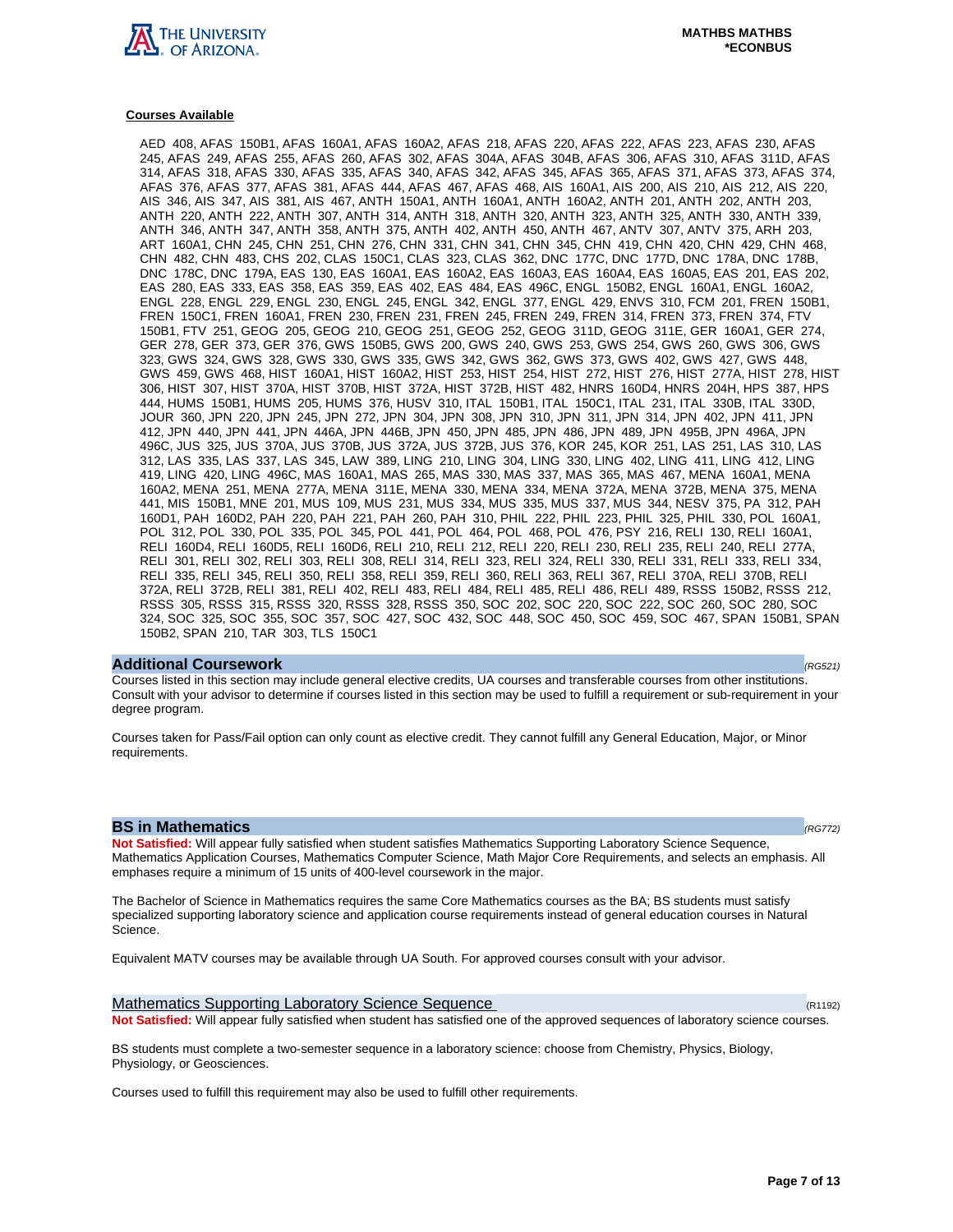

Option 1: Chemistry I (R1192/L2)

**Not Satisfied:** Complete 4 units from Chemistry 141 & 143, 151, 161 & 163

· **Units:** 4.00 required, 0.00 completed, 4.00 needed

| Term. | <b>Subject</b> | <b>Catalog Nbr</b> | <b>Course Title</b> | Grade | <b>Units</b> | <b>RptCd</b> | <b>RaDes</b> | <b>Type</b> |
|-------|----------------|--------------------|---------------------|-------|--------------|--------------|--------------|-------------|
|       |                |                    |                     |       |              |              |              |             |
|       |                |                    |                     |       |              |              |              |             |

## **Courses Available**

CHEM 141, CHEM 143, CHEM 151, CHEM 161, CHEM 163, Approved Transfer Course

AND Option 1: Chemistry II (R1192/L5)

**Not Satisfied:** Complete 4 units from Chemistry 142 & 144, 152, 162 & 164

· **Units:** 4.00 required, 0.00 completed, 4.00 needed

| Term | <b>Subject</b> | <b>Catalog Nbr</b> | <b>Course Title</b> | Grade | <b>Units</b> | <b>RptCd</b> | <b>RaDes</b> | <b>Type</b> |
|------|----------------|--------------------|---------------------|-------|--------------|--------------|--------------|-------------|
|      |                |                    |                     |       |              |              |              |             |
|      |                |                    |                     |       |              |              |              |             |

## **Courses Available**

CHEM 142, CHEM 144, CHEM 152, CHEM 162, CHEM 164, Approved Transfer Course

#### OR Option 2: Geosciences (R1192/L10)

**Not Satisfied:** Complete 1 course

· **Courses:** 1.00 required, 0.00 completed, 1.00 needed

| Term | <b>Subject</b> | <b>Catalog Nbr</b> | <b>Title</b><br><b>Course</b> | Grade | <b>Units</b> | <b>RptCd</b> | <b>RaDes</b> | Type |
|------|----------------|--------------------|-------------------------------|-------|--------------|--------------|--------------|------|
|      | GEOS           | 251                |                               |       |              |              |              |      |

## **Courses Available**

GEOS 251

## AND Option 2: Geosciences (R1192/L15) **Not Satisfied:** Complete 1 course

· **Courses:** 1.00 required, 0.00 completed, 1.00 needed

| Term | <b>Subject</b> | <b>Catalog Nbr</b> | <b>Course Title</b> | Grade | <b>Units</b> | <b>RptCd</b> | <b>RaDes</b> | Type |
|------|----------------|--------------------|---------------------|-------|--------------|--------------|--------------|------|
|      |                |                    |                     |       |              |              |              |      |

# **Courses Available**

GEOS 255, GEOS 302, GEOS 304, GEOS 308, GEOS 322

OR Option 3: Biology (R1192/L20)

**Not Satisfied:** OR Complete 8 units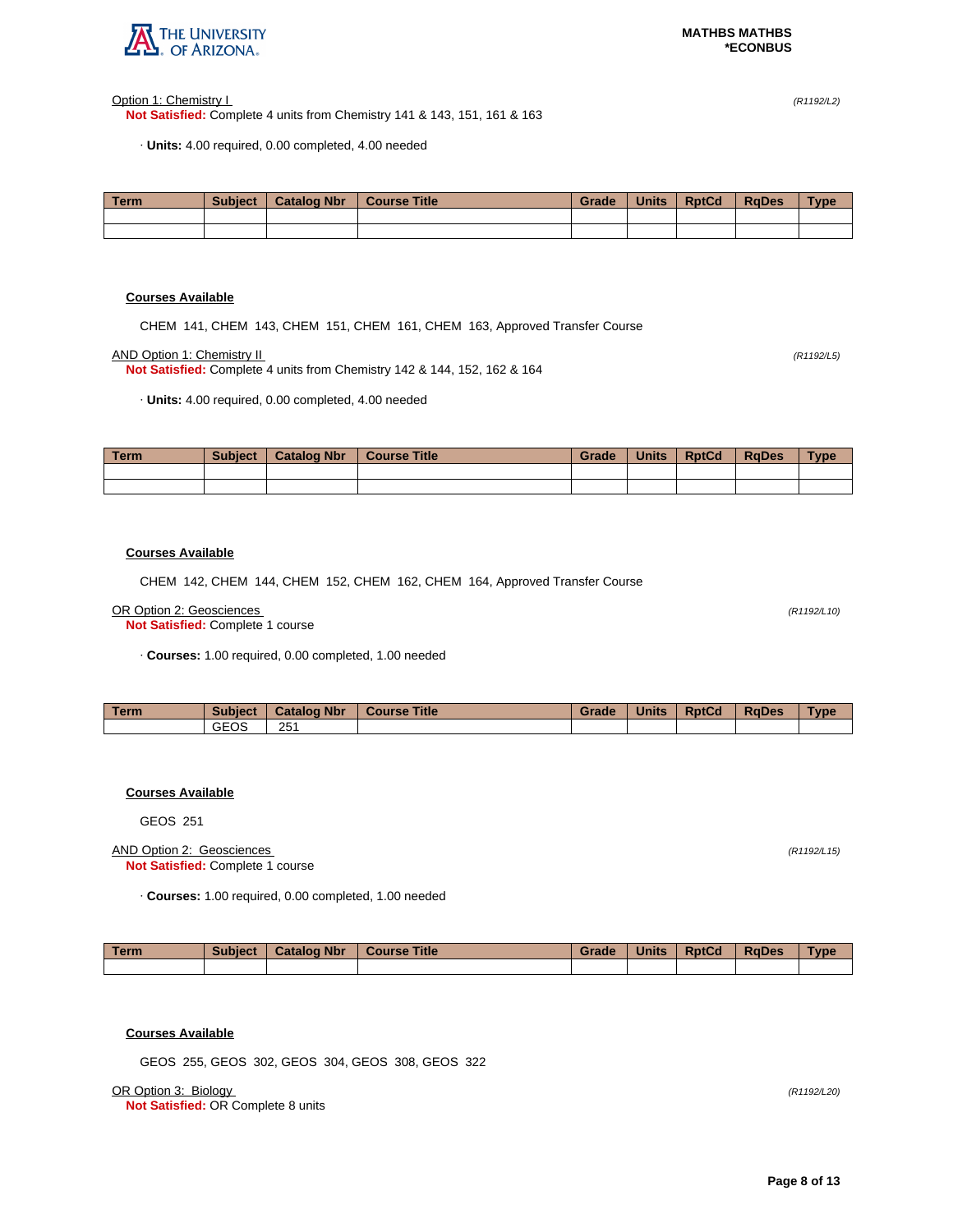

· **Units:** 8.00 required, 0.00 completed, 8.00 needed

| Term | Subiect | Catalog Nbr | Course Title | Grade | Units | <b>RptCd</b> | RaDes | <b>Type</b> |
|------|---------|-------------|--------------|-------|-------|--------------|-------|-------------|
|      |         |             |              |       |       |              |       |             |
|      |         |             |              |       |       |              |       |             |
|      |         |             |              |       |       |              |       |             |

#### **Courses Available**

MCB 181L, MCB 181R, Approved Transfer Course, MCB 184, ECOL 182L, ECOL 182R

OR Option 4: Physiology (R1192/L27)

**Not Satisfied:** Complete 2 courses

· **Courses:** 2.00 required, 0.00 completed, 2.00 needed

| <b>Term</b> | <b>Subject</b> | <b>Catalog Nbr</b> | <b>Course Title</b> | Grade | <b>Units</b> | <b>RptCd</b> | <b>RaDes</b> | <b>Type</b> |
|-------------|----------------|--------------------|---------------------|-------|--------------|--------------|--------------|-------------|
|             | <b>PSIO</b>    | 201                |                     |       |              |              |              |             |
|             | <b>PSIC</b>    | 202                |                     |       |              |              |              |             |

#### **Courses Available**

PSIO 201, PSIO 202

OR Option 5: Introductory Mechanics (R1192/L40)

**Not Satisfied:** OR Complete one course from Physics 141, 161H.

· **Courses:** 1.00 required, 0.00 completed, 1.00 needed

| <b>Term</b> | Subject | <b>Catalog Nbr</b> | <b>Course Title</b> | Grade | <b>Units</b> | <b>RptCd</b> | <b>RaDes</b> | Type |
|-------------|---------|--------------------|---------------------|-------|--------------|--------------|--------------|------|
|             |         |                    |                     |       |              |              |              |      |

## **Courses Available**

PHYS 141, PHYS 161H

AND Option 5:Intro Thermodynamics & Optics or Electricity & Magnetism (R1192/L50) (R1192/L50) **Not Satisfied:** AND Complete 1 course from Physics 142, 241, 162H, 261H.

· **Courses:** 1.00 required, 0.00 completed, 1.00 needed

| Term | <b>Subject</b> | <b>Catalog Nbr</b> | Course Title | Grade | <b>Units</b> | <b>RptCd</b> | <b>RaDes</b> | <b>Type</b> |
|------|----------------|--------------------|--------------|-------|--------------|--------------|--------------|-------------|
|      |                |                    |              |       |              |              |              |             |

**Courses Available**

PHYS 142, PHYS 162H, PHYS 241, PHYS 261H

## **Mathematics Application Courses (R1217)** (R1217)

**Not Satisfied:** Will appear fully satisfied when student has satisfied 6 units of non-math coursework with a prerequisite or corequisite of at least Calculus I (MATH 122B or higher).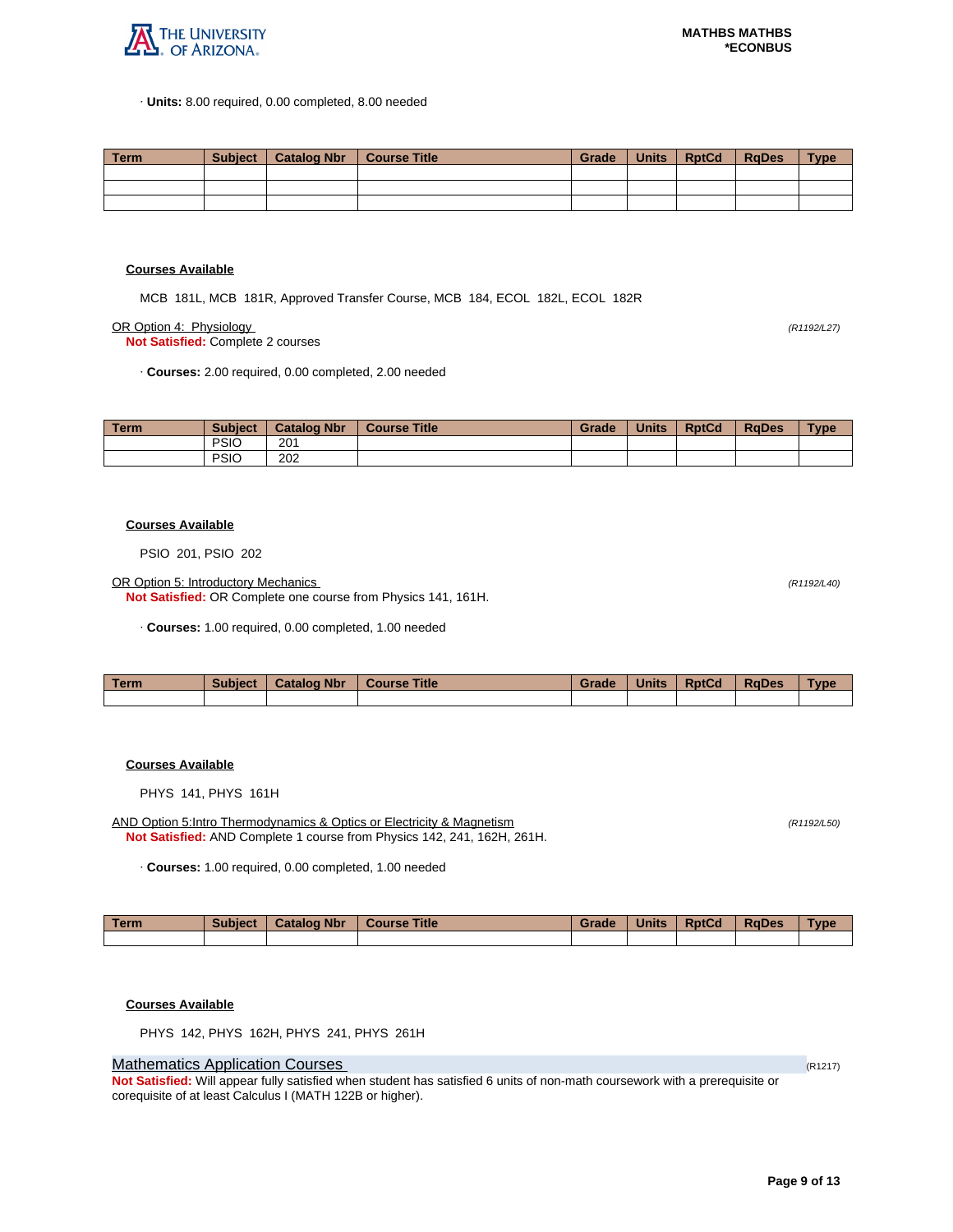

Courses used to fulfill this requirement may also be used to fulfill other requirements.

This requirement does not apply to the Mathematics Education Emphasis.

#### Courses with Calculus Prerequisite (R1217/L10)

**Not Satisfied:** Consult with the advisor to discuss approved courses. Up to 3 units of internship credit (MATH 493) may apply to the application course requirement.

· **Units:** 6.00 required, 0.00 completed, 6.00 needed

| l Term | <b>Subject</b> | <b>Catalog Nbr</b> | Course Title | Grade | <b>Units</b> | <b>RptCd</b> | <b>RaDes</b> | <b>Type</b> |
|--------|----------------|--------------------|--------------|-------|--------------|--------------|--------------|-------------|
|        |                |                    |              |       |              |              |              |             |
|        |                |                    |              |       |              |              |              |             |

#### **Courses Available**

AREC 304, AREC 464, AREC 479, ASTR 250, ATMO 436A, ATMO 469A, ATMO 469B, BAT 201, BE 201, BE 284, BE 428, BE 481A, BE 481B, BIOC 462A, BIOC 462B, BIOC 466, BME 214, BME 481B, CE 214, CHEE 201, CHEE 202, CHEE 297, CHEE 481A, CHEE 481B, CHEM 161, CHEM 162, CHEM 325, CHEM 404A, CHEM 480A, CHEM 480B, CHEM 481, CSC 345, CSC 422, CSC 433, CSC 436, CSC 437, CSC 444, CSC 445, CSC 453, CSC 460, CSC 477, CSC 483, CSCV 345, ECE 201R, ECE 404, ECOL 302, ECOL 419, ECOL 447, ECOL 496N, ECON 332, ECON 361, ENGR 211C, ENGR 211E, ENGR 211P, ENGR 265, ENVS 420, ENVS 470, ENVS 479, GEOG 463, GEOS 322, GEOS 356, GEOS 419, GEOS 432, GEOS 434A, GEOS 440, GEOS 469, GEOS 479, HWRS 349A, HWRS 421, HWRS 431, HWRS 460A, HWRS 479, ISTA 421, ISTA 450, MATH 493, MCB 303, MCB 480, MSE 345, MSE 404, MSE 415, OPTI 201R, OPTI 404, OPTI 495B, PHYS 140, PHYS 143, PHYS 240, PHYS 241, PHYS 261H, PSIO 303, PSIO 305, PSIO 472, PTYS 407, RCSC 216, RNR 479, SIE 250, SIE 265, WSM 460A, PHYS 142, PHYS 162H, PHYS 141, PHYS 161H

| <b>Mathematics Supporting Computer Science</b>                                                      | (R15810) |
|-----------------------------------------------------------------------------------------------------|----------|
| <b>Satisfied:</b> Will appear fully satisfied when student satisfies Computer Science requirements. |          |

Computer Science (R15810/L10)

**Not Satisfied:** Complete 1 course. Consult your advisor for a list of alternative programming courses.

Courses used to fulfill this requirement may also be used to fulfill other requirements.

· **Courses:** 1.00 required, 0.00 completed, 1.00 needed

| <b>Term</b> | Subject | <b>Catalog Nbr</b> | <b>Course Title</b> | Grade | <b>Units</b> | <b>RptCd</b> | <b>RaDes</b> | <b>Type</b> |
|-------------|---------|--------------------|---------------------|-------|--------------|--------------|--------------|-------------|
|             |         |                    |                     |       |              |              |              |             |

### **Courses Available**

CSC 110, CSC 120, CSC 250, ISTA 130

#### Math Major Core Requirements (R1173) (R1173)

**Not Satisfied:** Will appear fully satisfied when student satisfies Calculus I and other Core Courses.

#### Calculus I (R1173/L10)

**Not Satisfied:** Complete 1 course

· **Courses:** 1.00 required, 0.00 completed, 1.00 needed

| <b>Term</b> | <b>Subject</b> | <b>Catalog Nbr</b> | <b>Course Title</b> | Grade | <b>Units</b> | <b>RptCd</b> | <b>RaDes</b> | <b>Type</b> |
|-------------|----------------|--------------------|---------------------|-------|--------------|--------------|--------------|-------------|
|             |                |                    |                     |       |              |              |              |             |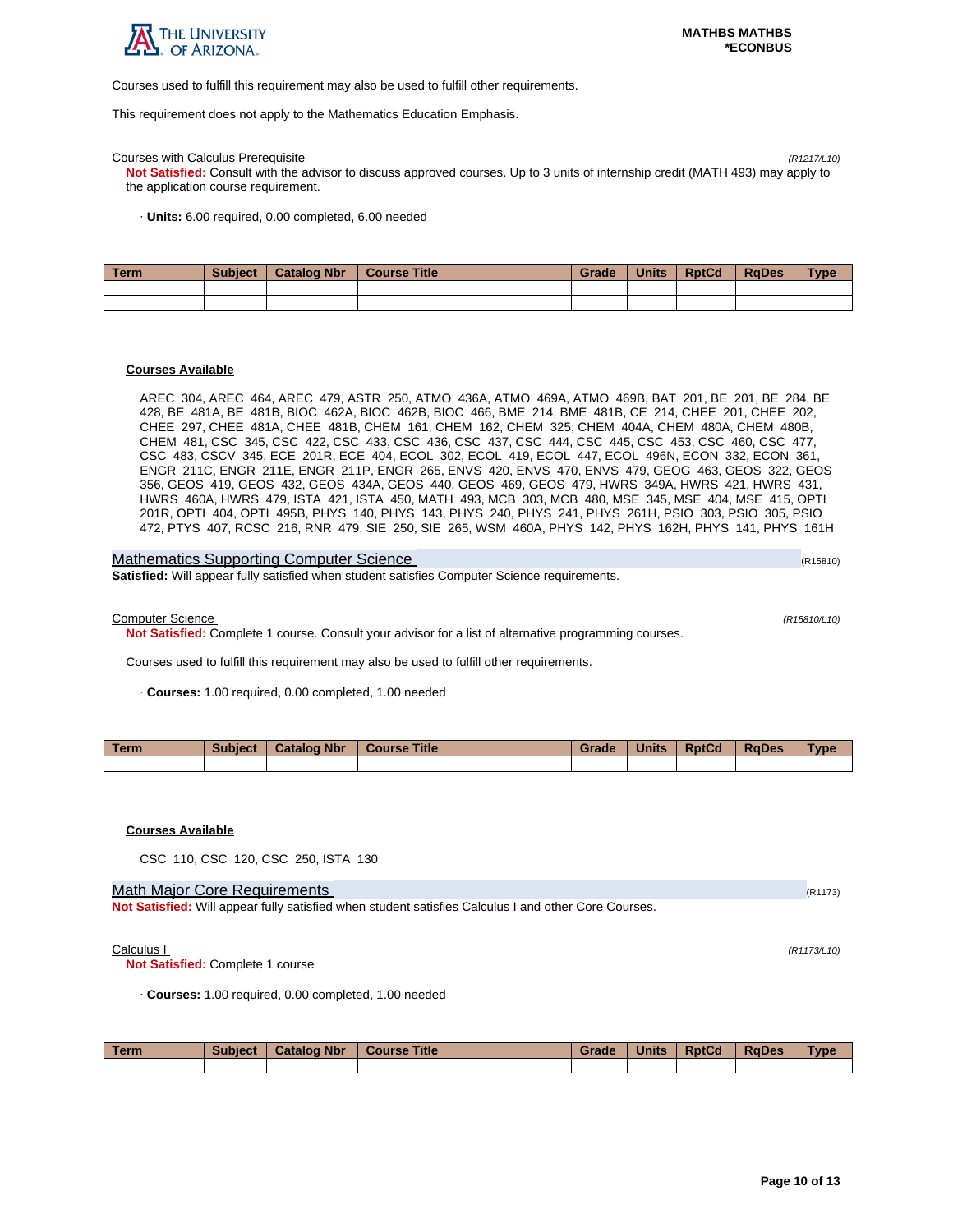

MATH 122B, MATH 125

Core Courses (R1173/L50) **Not Satisfied:** Complete 5 courses. Credit allowed for only one course in each pair: MATH 313 or MATV 313, MATH 323 or MATV 323, MATH 355 or MATV 355. MATV courses are only available to UA South students.

· **Courses:** 5.00 required, 0.00 completed, 5.00 needed

| Term | Subject   Catalog Nbr | Course Title | Grade | Units RptCd | <b>RgDes</b> | <b>Type</b> |
|------|-----------------------|--------------|-------|-------------|--------------|-------------|
|      |                       |              |       |             |              |             |
|      |                       |              |       |             |              |             |
|      |                       |              |       |             |              |             |
|      |                       |              |       |             |              |             |
|      |                       |              |       |             |              |             |

## **Courses Available**

MATH 129, MATH 223, MATH 313, MATH 323, MATH 355, MATV 313, MATV 323, MATV 355

# **Emphasis in Economics/Business Constanting Constanting Constanting Constanting Constanting Constanting Constanting Constanting Constanting Constanting Constanting Constanting Constanting Constanting Constanting Constant**

**Not Satisfied:** Will appear fully satisfied when student satisfies Economics Business Emphasis course requirements, Graduation Requirements, and declares an appropriate minor.

Equivalent MATV courses may be available through UA South. For approved courses consult with your advisor.

## Economics and Business Emphasis Requirements (R1178) and R1178) (R1178)

**Not Satisfied:** Will appear fully satisfied when student satisfies the two required Economics/Business emphasis courses, two of the electives, and one advisor approved course.

Economics/Business Required Courses (R1178/L10)

**Not Satisfied:** Complete 2 courses

· **Courses:** 2.00 required, 0.00 completed, 2.00 needed

| Term. | <b>Subject</b> | <b>Catalog Nbr</b> | <b>Course Title</b> | Grade | <b>Units</b> | <b>RptCd</b> | <b>RaDes</b> | Type |
|-------|----------------|--------------------|---------------------|-------|--------------|--------------|--------------|------|
|       | MATH           | 425A               |                     |       |              |              |              |      |
|       | MATH           | 464                |                     |       |              |              |              |      |

## **Courses Available**

MATH 425A, MATH 464

**Not Satisfied:** Complete 2 courses.

· **Courses:** 2.00 required, 0.00 completed, 2.00 needed

| Term | <b>Subject</b> | <b>Catalog Nbr</b> | <b>Course Title</b> | Grade | <b>Units</b> | <b>RptCd</b> | <b>RaDes</b> | <b>Type</b> |
|------|----------------|--------------------|---------------------|-------|--------------|--------------|--------------|-------------|
|      |                |                    |                     |       |              |              |              |             |
|      |                |                    |                     |       |              |              |              |             |

Elective 2 (R1178/L30)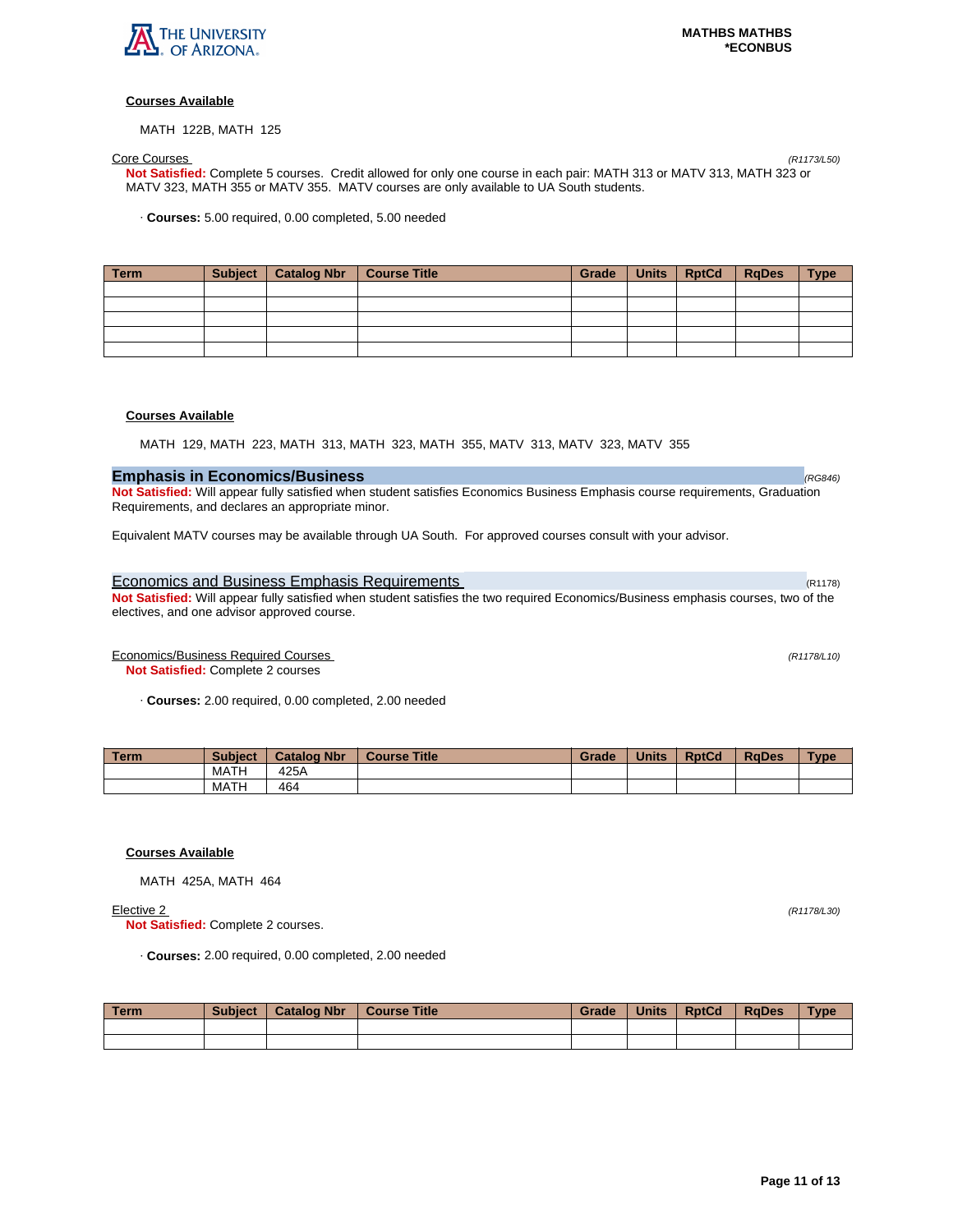

DATA 462, DATA 468, MATH 413, MATH 425B, MATH 462, MATH 466, MATH 468

#### Advisor Approved Course (R1178/L40)

**Not Satisfied:** Complete one 400-level MATH course in consultation with your math faculty advisor. You may choose from the pre-approved list. If you prefer to select another course, you may do so ONLY if approved by your math faculty advisor.

· **Units:** 3.00 required, 0.00 completed, 3.00 needed

| Term. | <b>Subject</b> | <b>Catalog Nbr</b> | <b>Course Title</b> | Grade | <b>Units</b> | <b>RptCd</b> | <b>RaDes</b> | Type |
|-------|----------------|--------------------|---------------------|-------|--------------|--------------|--------------|------|
|       |                |                    |                     |       |              |              |              |      |

## **Courses Available**

DATA 462, DATA 468, MATH 413, MATH 422, MATH 425B, MATH 432, MATH 454, MATH 456, MATH 462, MATH 466, MATH 468, MATH 485

Major 400-level Upper Division (R1178/L50)

**Not Satisfied:** A minimum of 15 units of 400-level upper-division major coursework must be completed.

· **Units:** 15.00 required, 0.00 completed, 15.00 needed

| <b>Term</b> | Subject   Catalog Nbr | Course Title | Grade | <b>Units</b> | <b>RptCd</b> | <b>RgDes</b> | <b>Type</b> |
|-------------|-----------------------|--------------|-------|--------------|--------------|--------------|-------------|
|             |                       |              |       |              |              |              |             |
|             |                       |              |       |              |              |              |             |
|             |                       |              |       |              |              |              |             |
|             |                       |              |       |              |              |              |             |
|             |                       |              |       |              |              |              |             |

| Economics and Business Emphasis Graduation Requirements                                                               | (R1179) |
|-----------------------------------------------------------------------------------------------------------------------|---------|
| Not Satisfied: Will appear fully satisfied when student satisfies Mid Career Writing Assessment, Major GPA, Residency |         |
| requirement, and Major Upper Division unit requirement.                                                               |         |

#### Mid Career Writing Assessment (R1179/L3)

**Not Satisfied:** Complete 2nd semester English Composition with a B grade or higher. Students who do not earn a grade of B or higher in 2nd semester English Composition must also satisfy a college or department writing requirement. Consult your major advisor if you do not earn a grade of B or higher in 2nd semester English Composition.

· **Courses:** 1.00 required, 0.00 completed, 1.00 needed

| <b>Term</b> | <b>Subject</b> | <b>Catalog Nbr</b> | <b>Course Title</b> | Grade | <b>Units</b> | <b>RptCd</b> | <b>RaDes</b> | <b>Type</b> |
|-------------|----------------|--------------------|---------------------|-------|--------------|--------------|--------------|-------------|
|             |                |                    |                     |       |              |              |              |             |

## Major GPA (R1179/L10)

**Satisfied:** A minimum 2.0 GPA is required in the major coursework.

· **GPA:** 2.000 required, 0.000 completed

#### Major Units (R1179/L15)

**Not Satisfied:** A minimum of 34 units must be completed in the major.

· **Units:** 34.00 required, 0.00 completed, 34.00 needed

**Page 12 of 13**